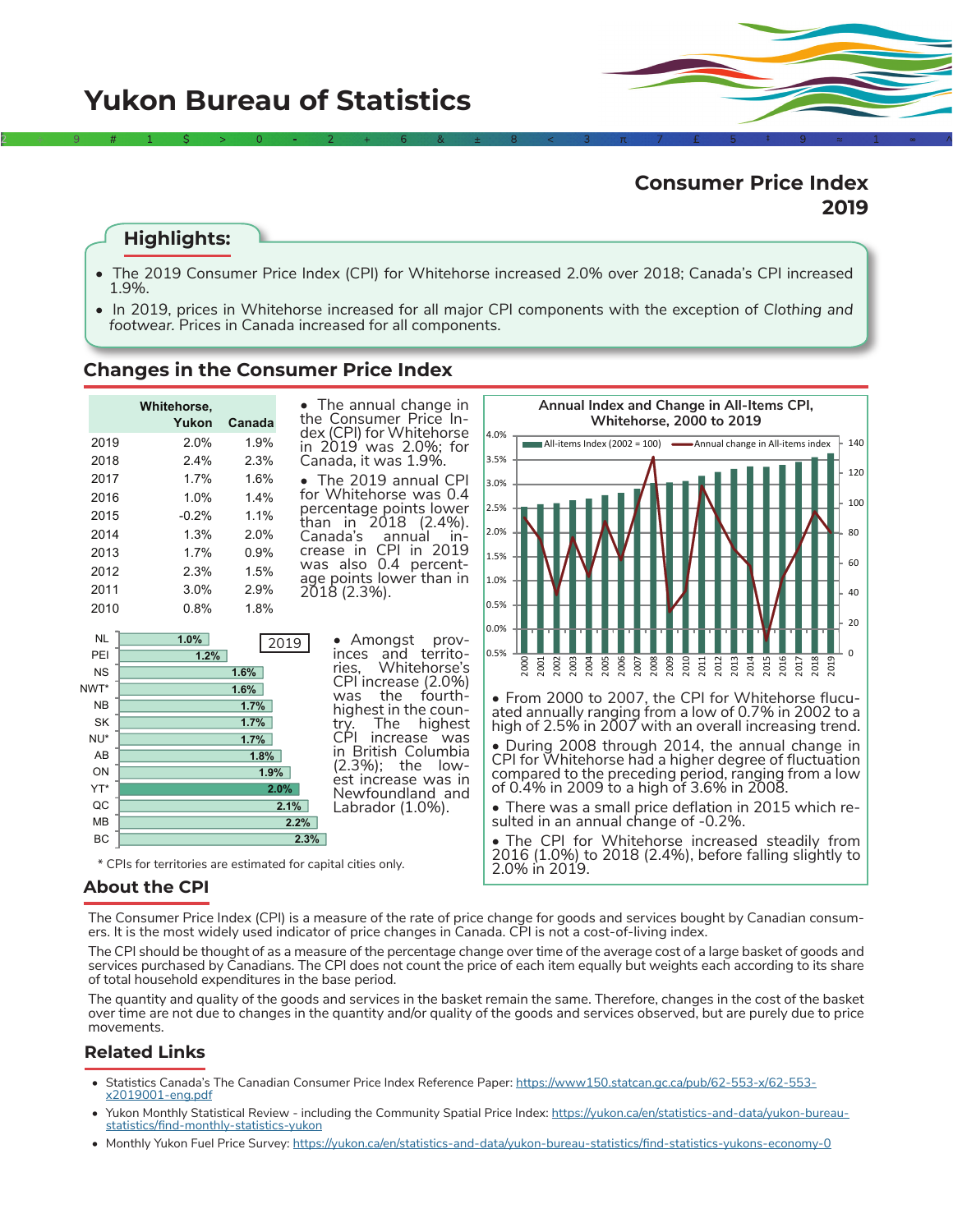### **Index Weighting**

• The weighting of the Index is based on consumer spending patterns within each geographic area; the weighting of the Whitehorse CPI is unique to Whiteweighting of the Whitehorse CPI is unique to White-<br>horse residents' spending patterns as reported in the 2017 Survey of Household Spending with prices and quantities updated for 2019.

• For example, Whitehorse residents spent 24.5 cents of every dollar of their household expenditure on Shelof every dollar of their household expenditure on *Shel- ter*, while spending only 4.3 cents on *Alcoholic bever- ages and tobacco products*.

• The price indices of the two largest contributors to the Whitehorse CPI basket, *Shelter* (24.5% share) and *Transportation* (20.5% share), increased by 4.4% and 2.2% respectively, in 2019. The price indices of the two smallest contributing components, *Alcoholic beverages and tobacco products* (4.3% share) and *Health and per- sonal care* (4.5% share), increased by 2.6% and 0.2%, respectively.

| <b>Major Components</b>                                  | Weighting<br>(2017)<br>Basket) | Change<br>in index<br>2018 to<br>2019 | Change<br>in index<br>2015 to<br>2019 |
|----------------------------------------------------------|--------------------------------|---------------------------------------|---------------------------------------|
| All-items                                                | 100.0                          | 2.0%                                  | 7.3%                                  |
| Shelter                                                  | 24.5                           | $4.4\%$                               | 11.8%                                 |
| Transportation                                           | 20.5                           | 2.2%                                  | 12.5%                                 |
| Food                                                     | 15.7                           | 2.0%                                  | 1.4%                                  |
| Household operations,                                    |                                |                                       |                                       |
| furnishings and equipment                                | 14.8                           | 0.7%                                  | 1.9%                                  |
| Recreation, education and reading                        | 10.3                           | 0.5%                                  | 51%                                   |
| Clothing and footwear                                    | 5.3                            | $-1.7%$                               | 1.4%                                  |
| Health and personal care<br>Alcoholic beverages, tobacco | 4.5                            | 0.2%                                  | 5.5%                                  |
| products and recreational cannabis                       | 4.3                            | 2.6%                                  | 15.3%                                 |

#### **Major CPI Components (2002 = 100), Whitehorse, 2010 to 2019**



• Over the past ten years, annual average increases in price indices for Whitehorse have not been even across major components. Comparing 2019 to 2010, the price index for; *Alcoholic beverages, tobacco products and*  recreational cannnabis increased 29.8%; Shelter, 24.6%; Transportation, 20.8%; Food, 14.4%; Health and per-<br>sonal care, 10.6%; Recreation, education and reading 6.3%; Household operations, furnishings and equipment,<br>6.1%;

 $\bullet$  All major components' prices increased in 2019 compared to 2018, with the exception of Clothing and foot-<br>wear, (-1.7%). The largest increase was in Shelter (4.4%) followed by Alcoholic beverages, tobacco products an *recreational cannabis* (2.6%),*Transportation* (2.2%), and *Food (2.0%)*.

#### **Major CPI Components, Whitehorse, January to December 2019**



• Over the twelve month period, i.e., from January to December of 2019, changes in most major CPI components stayed within a range of 5.0 index points, with the exceptions of: Transportation (9.3 points); Shelter (8.9 index<br>points); and Clothing and footwear (6.2 points).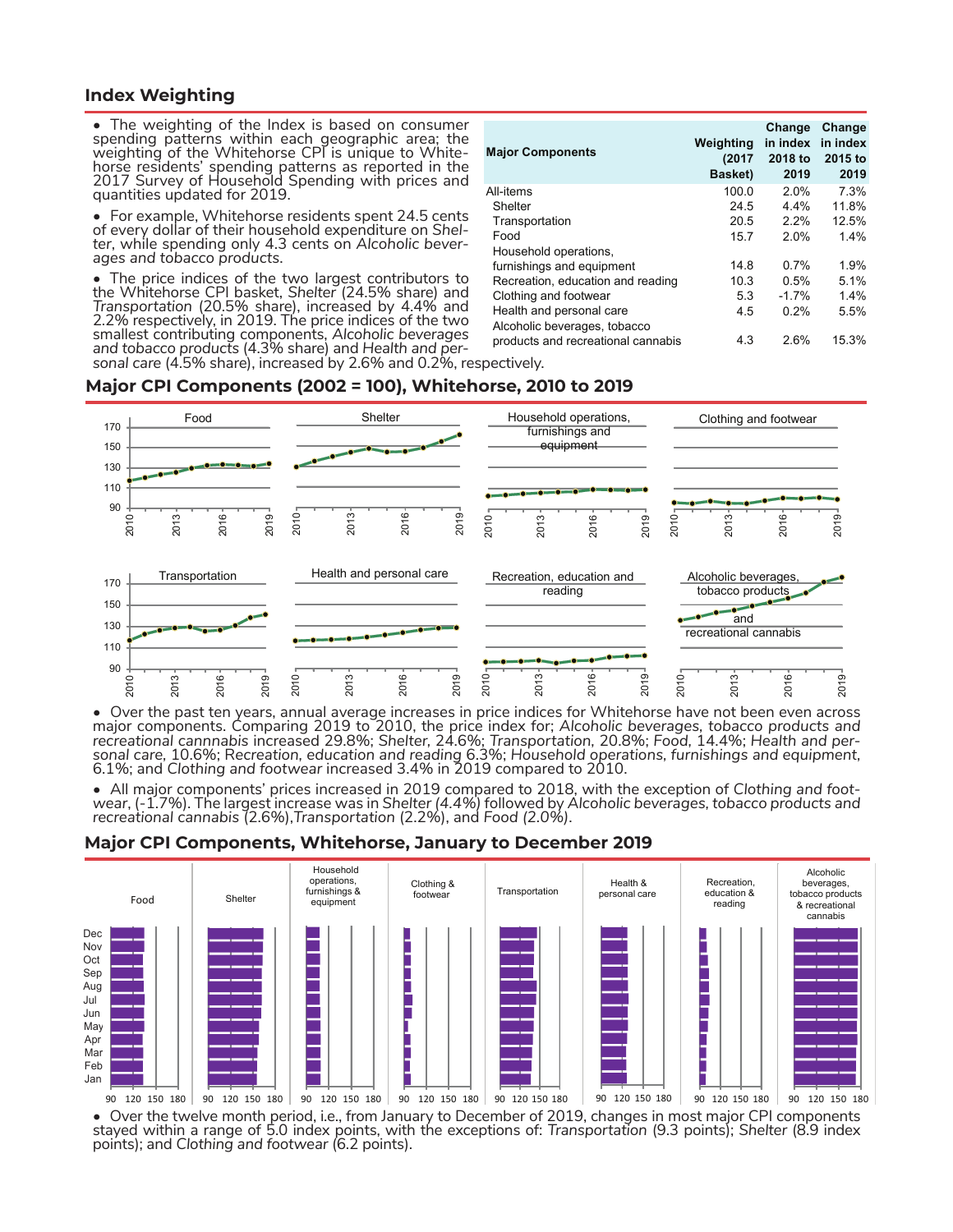

## **Sub-Components Related to Food and Energy, Whitehorse, 2015 to 2019**

The CPI for the major component of Food increased 2.0% in 2019 compared to 2018. This was due to price increases in all food-related sub-components with the exception of: *Fish, seafood and other marine products (-2.7%); Other food products and non-alcoholic bever-* *ages (-1.2%); and Bakery and cereal products (exclud- ing baby food) (-0.1%).*

• Comparing 2019 to 2018, the largest percentage in- crease was in *Vegetables and vegetable preparations* (+14.0%).



• The *special* aggregate of *Energy i*s comprised of the sub-components of: *Electricity*; *Natural gas* (no data available); *Fuel oil and other fuels*; *Gasoline*; and *Fuel, parts and supplies for recreational vehicles* (no data available).

in 2015 (-19.9%) and 2016 (-13.0%); substantially increased in 2017 (+10.2%) and 2018 (+20.4%); and slightly increased (+0.8%) in 2019. The CPI for *Gaso- line* showed a substantial decrease in 2015 (-15.7%), a small decrease in 2016 (-3.2%), a small increase in a small decrease in 2016 (-3.2%), a small increase in 2017 (+6.6%), a significant increase in 2018 (+12.8%) and a small increase (1.4%) in 2019.

CPI for *Fuel oil and other fuels* significantly decreased

• Available sub-component data for *Energy* show small decreases in the CPI for Electricity in 2015 (-5.2%) and 2016 (-2.4%); followed by relatively small increases in 2017 (+3.1%), 2018 (+5.2%) and 2019 (+5.4%). The

## **Special CPI Aggregates by Month, Whitehorse, January 2015 to December 2019**

• In general, *Food* prices and *Energy* prices are the two most volatile components of the CPI.

• For Whitehorse, *Energy* prices increased steadily from March 2015 up to August 2015 followed by a declining trend to reach the low-<br>est level in the past five years in February 2016. Prices increased from March to June then re- mained almost unchanged for the rest of 2016 and until August of 2017, when prices started gradually increasing until November of 2018. *Energy* prices decreased in December 2018 and January 2019, followed by an increasing trend with almost steady monthly record-high prices.



• In 2019, on a year-over-year basis, the highest increase for All-items CPI excluding food and energy in White-<br>horse was in June (+2.7%). The annual average increase for All-items CPI excluding food and energy was 2.1%.

• On a year-over-year basis in 2019, the largest increase in the CPI for *Food* was in May (+3.2%) and October (3.2%). The annual average increase was 2.0% in 2019

• In 2019, the year-over-year CPI change for *Energy* ranged from a decrease of 1.0% in June to an increase of 10.1% in December. The average annual increase in 2019 for *Energy* was 1.8%.